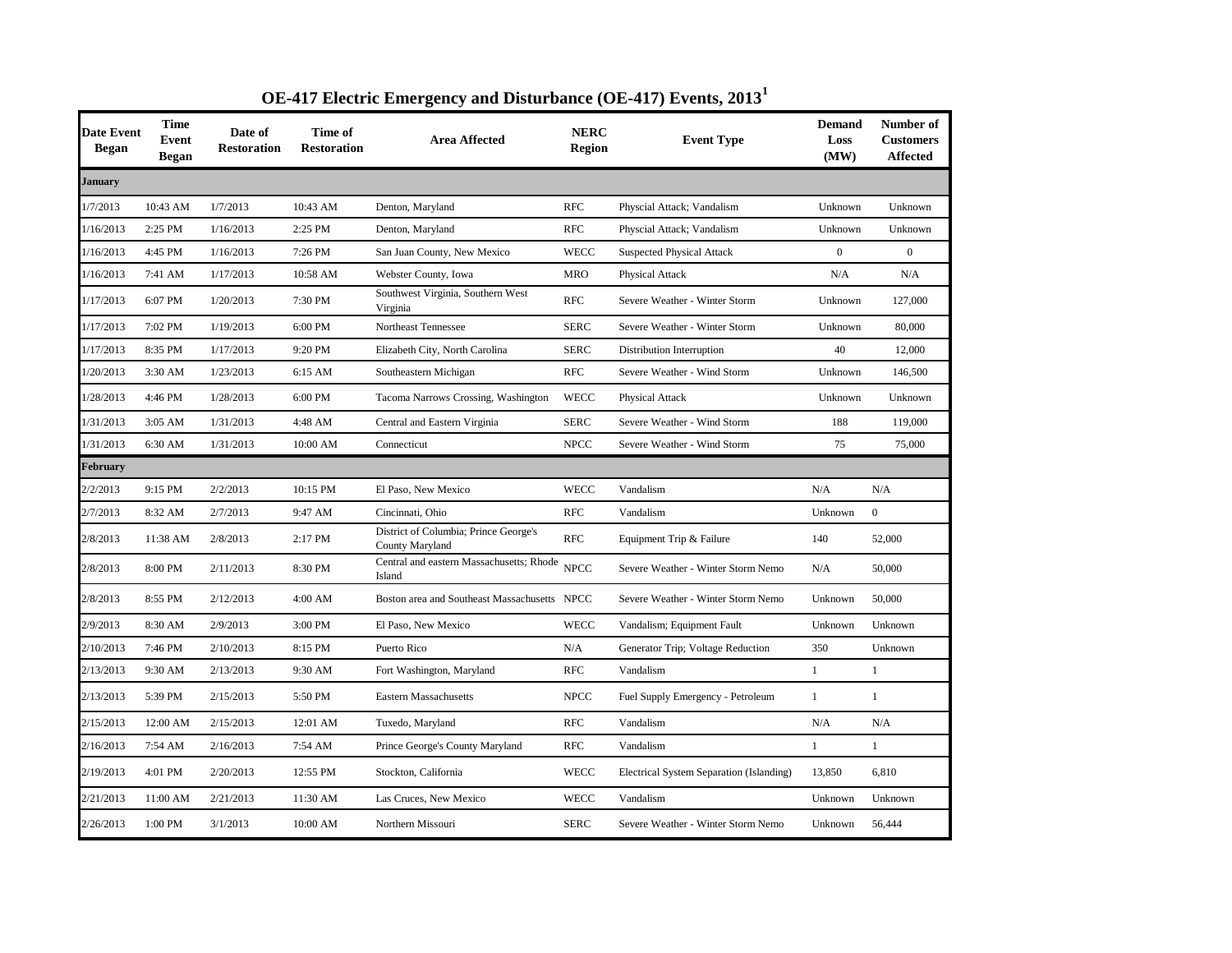| <b>Date Event</b><br><b>Began</b> | <b>Time</b><br><b>Event</b><br><b>Began</b> | Date of<br><b>Restoration</b> | Time of<br><b>Restoration</b> | <b>Area Affected</b>                        | <b>NERC</b><br>Region | <b>Event Type</b>                                             | <b>Demand</b><br>Loss<br>(MW) | Number of<br><b>Customers</b><br><b>Affected</b> |
|-----------------------------------|---------------------------------------------|-------------------------------|-------------------------------|---------------------------------------------|-----------------------|---------------------------------------------------------------|-------------------------------|--------------------------------------------------|
| <b>March</b>                      |                                             |                               |                               |                                             |                       |                                                               |                               |                                                  |
| 3/3/2013                          | 6:39 AM                                     | 3/3/2013                      | 10:29 AM                      | Merced County, California                   | <b>WECC</b>           | <b>Transmission System Interruption</b>                       | 300                           | 58,850                                           |
| 3/3/2013                          | 4:27 PM                                     | 3/3/2013                      | 6:20 PM                       | Tacoma Park, Maryland                       | <b>RFC</b>            | Vandalism                                                     | Unknown                       | Unknown                                          |
| 3/4/2013                          | 9:49 AM                                     | 3/4/2013                      | 10:00 PM                      | Metropolitan area Puerto Rico               | N/A                   | Equipment Failure; Transmission System<br>Interruption        | Unknown                       | Unknown                                          |
| 3/6/2013                          | 8:22 AM                                     | 3/7/2013                      | 10:27 AM                      | Northwest Virginia                          | <b>SERC</b>           | Severe Weather - Winter Storm                                 | 400                           | 233,000                                          |
| 3/18/2013                         | 5:21 AM                                     | 3/18/2013                     | 5:41 AM                       | Systemwide Puerto Rico                      | N/A                   | Generator Trip; Load Shed                                     | 350                           | 262,937                                          |
| 3/18/2013                         | 5:50 PM                                     | 3/18/2013                     | 6:07 PM                       | Northeast Florida                           | <b>FRCC</b>           | <b>Suspected Physical Attack</b>                              | $\overline{0}$                | $\overline{0}$                                   |
| 3/18/2013                         | 7:30 PM                                     | 3/20/2013                     | 2:30 PM                       | North/Central Alabama; Georgia              | <b>SERC</b>           | Severe Weather - Thunderstorms                                | 800                           | 240,000                                          |
| 3/23/2013                         | 7:00 AM                                     | 3/23/2013                     | 9:00 AM                       | Connecticut                                 | <b>NPCC</b>           | Vandalism                                                     | Unknown                       | Unknown                                          |
| 3/27/2013                         | 10:25 AM                                    | 3/27/2013                     | 12:19 PM                      | <b>Western Massachusetts</b>                | <b>NPCC</b>           | Physical Attack; Vandalism                                    | Unknown                       | Unknown                                          |
| 3/28/2013                         | 1:01 PM                                     | 3/28/2013                     | 1:02 PM                       | Wilmington, Delaware                        | <b>RFC</b>            | Vandalism                                                     | Unknown                       | Unknown                                          |
| 3/29/2013                         | 10:16 AM                                    | 3/29/2013                     | 10:17 AM                      | Maryland                                    | <b>RFC</b>            | <b>Suspected Physical Attack</b>                              | Unknown                       | Unknown                                          |
| April                             |                                             |                               |                               |                                             |                       |                                                               |                               |                                                  |
| 4/1/2013                          | 8:40 AM                                     | 4/1/2013                      | 8:41 AM                       | Connecticut                                 | <b>NPCC</b>           | Vandalism - Copper Wire Theft                                 | Unknown                       | Unknown                                          |
| 4/3/2013                          | 11:05 AM                                    | 4/3/2013                      | 2:00 PM                       | Colorado Springs, Colorado                  | <b>WECC</b>           | Sabotage; Vandalism                                           | $\overline{0}$                | $\mathbf{0}$                                     |
| 4/9/2013                          | 11:30 AM                                    | 4/9/2013                      | 11:31 AM                      | Delaware City, Delaware                     | <b>RFC</b>            | Vandalism                                                     | N/A                           | N/A                                              |
| 4/16/2013                         | 1:47 AM                                     | 4/18/2013                     | 3:25 PM                       | California                                  | <b>WECC</b>           | Loss of Part of a High Voltage Substation,<br>Physical Attack | N/A                           | $\boldsymbol{0}$                                 |
| 4/17/2013                         | 3:36 PM                                     | 4/17/2013                     | 4:53 PM                       | Colbert Steam Plant in Cherokee,<br>Alabama | <b>SERC</b>           | <b>Suspected Physical Attack</b>                              | Unknown                       | Unknown                                          |
| 4/18/2013                         | 3:00 PM                                     | 4/21/2013                     | 3:30 AM                       | Southeast Michigan, Michigan                | <b>RFC</b>            | Severe Weather - Storms and Wind                              | Unknown                       | 99,188                                           |
| 4/21/2013                         | $2:11$ AM                                   | 4/21/2013                     | 12:30 PM                      | <b>East Tennessee</b>                       | <b>SERC</b>           | <b>Suspected Physical Attack</b>                              | N/A                           | N/A                                              |
| 4/23/2013                         | 11:00 AM                                    | 4/23/2013                     | 11:01 AM                      | Newark, Delaware                            | <b>RFC</b>            | Vandalism                                                     | Unknown                       | Unknown                                          |
| 4/23/2013                         | 12:49 AM                                    | 4/23/2013                     | 4:04 AM                       | South of Humboldt, California               | <b>WECC</b>           | Electrical System Separation (Islanding)                      | 80                            | $\mathbf{1}$                                     |
| 4/25/2013                         | 4:00 PM                                     | 4/26/2013                     | 10:55 AM                      | Sunol, California                           | <b>WECC</b>           | Vandalism                                                     | $\overline{0}$                | $\boldsymbol{0}$                                 |
| May                               |                                             |                               |                               |                                             |                       |                                                               |                               |                                                  |
| 5/1/2013                          | 9:22 AM                                     | 5/1/2013                      | 9:24 AM                       | Northeast Colorado                          | WECC                  | Electrical System Separation (Islanding)                      | 123                           | 35,230                                           |
| 5/2/2013                          | 6:52 AM                                     | 5/2/2013                      | 10:07 AM                      | Unknown                                     | <b>WECC</b>           | Electrical System Separation (Islanding)                      | Unknown                       | Unknown                                          |
| 5/9/2013                          | 1:21 PM                                     | 5/9/2013                      | 4:21 PM                       | Alberta, Canada; Washington State           | <b>WECC</b>           | Electrical System Separation (Islanding)                      | Unknown                       | Unknown                                          |
| 5/13/2013                         | 12:52 PM                                    | Ongoing                       | Ongoing                       | Central California                          | <b>WECC</b>           | Fuel Supply Emergency - Hydro                                 | 176                           | Unknown                                          |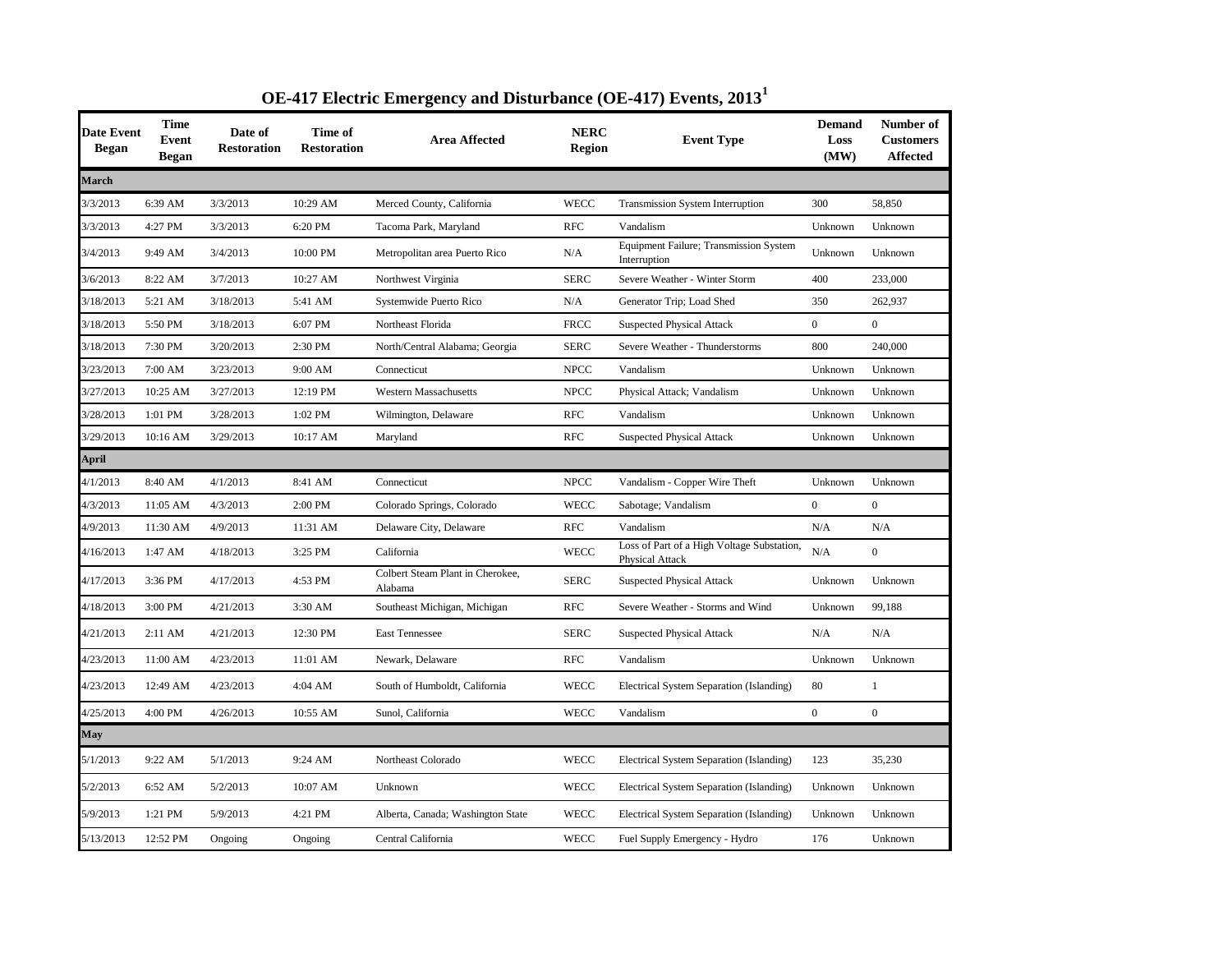| <b>Date Event</b><br><b>Began</b> | <b>Time</b><br>Event<br>Began | Date of<br><b>Restoration</b> | Time of<br><b>Restoration</b> | <b>Area Affected</b>                 | <b>NERC</b><br>Region | <b>Event Type</b>                                                 | <b>Demand</b><br>Loss<br>(MW) | Number of<br><b>Customers</b><br><b>Affected</b> |
|-----------------------------------|-------------------------------|-------------------------------|-------------------------------|--------------------------------------|-----------------------|-------------------------------------------------------------------|-------------------------------|--------------------------------------------------|
| 5/14/2013                         | 12:01 AM                      | 5/14/2013                     | 1:59 PM                       | Portland, Oregon                     | <b>WECC</b>           | Vandalism/Theft                                                   | N/A                           | N/A                                              |
| 5/14/2013                         | 10:25 AM                      | 5/14/2013                     | 11:42 AM                      | New Hampshire                        | <b>NPCC</b>           | Vandalism                                                         | N/A                           | N/A                                              |
| 5/15/2013                         | 2:11 PM                       | 5/15/2013                     | 2:12 PM                       | Wilmington, Delaware                 | <b>RFC</b>            | Vandalism                                                         | Unknown                       | Unknown                                          |
| 5/17/2013                         | 8:35 AM                       | 5/17/2013                     | 8:36 AM                       | Newcastle, Delaware                  | <b>RFC</b>            | Vandalism                                                         | Unknown                       | Unknown                                          |
| 5/20/2013                         | 3:00 PM                       | 5/22/2013                     | 5:00 PM                       | Moore, Oklahoma                      | <b>SPP</b>            | Severe Weather - Tornados                                         | Unknown                       | 41,306                                           |
| 5/20/2013                         | 5:22 PM                       | 5/20/2013                     | 9:09 PM                       | Gonzales Area Louisiana              | <b>SERC</b>           | Generator Trip; Load Shed 100+ MW                                 | 103                           | 21,800                                           |
| 5/22/2013                         | 10:51 AM                      | 5/22/2013                     | 10:57 AM                      | System wide Puerto Rico              | N/A                   | <b>System Wide Voltage Reduction</b>                              | 280                           | 197,287                                          |
| 5/28/2013                         | 1:00 PM                       | 5/28/2013                     | 6:00 PM                       | Maine                                | <b>NPCC</b>           | Vandalism/Theft                                                   | None                          | None                                             |
| 5/29/2013                         | 12:00 AM                      | 5/29/2013                     | 12:02 AM                      | Henrico County, Virginia             | <b>SERC</b>           | Physical Attack                                                   | Unknown                       | Unknown                                          |
| 5/29/2013                         | 8:58 PM                       | 5/31/2013                     | 2:53 PM                       | Central and Eastern New York         | <b>NPCC</b>           | Severe Weather - Thunderstorms                                    | Unknown                       | 61,795                                           |
| 5/29/2013                         | 9:52 AM                       | 5/29/2013                     | 9:53 AM                       | Wilmington, Delaware                 | <b>RFC</b>            | Vandalism/Theft                                                   | N/A                           | N/A                                              |
| 5/30/2013                         | 10:15 AM                      | 5/30/2013                     | 10:16 AM                      | Saranac, New York                    | <b>NPCC</b>           | Vandalism                                                         | N/A                           | N/A                                              |
| 5/31/2013                         | 1:00 AM                       | 5/31/2013                     | 1:30 AM                       | Maumelle, Arkansas                   | <b>SPP</b>            | Severe Weather - Lightning                                        | N/A                           | N/A                                              |
| 5/31/2013                         | 6:00 PM                       | 6/4/2013                      | 10:30 AM                      | El Reno, S. Oklahoma City, Oklahoma  | SPP                   | Severe Weather - Tornados                                         | Unknown                       | 127,000                                          |
| 5/31/2013                         | 7:07 PM                       | 6/1/2013                      | 2:15 PM                       | Southeast Kansas, Northeast Oklahoma | <b>MRO</b>            | <b>Transmission System Interruption</b>                           | 102                           | 6,300                                            |
| 5/31/2013                         | 7:30 PM                       | 6/1/2013                      | 8:00 PM                       | St. Louis Metro Area Missouri        | <b>SERC</b>           | Severe Weather - Thunderstorms                                    | Unknown                       | 100,000                                          |
| June                              |                               |                               |                               |                                      |                       |                                                                   |                               |                                                  |
| 6/3/2013                          | 12:50 PM                      | 6/3/2013                      | 1:36 PM                       | Alberta, Canada                      | <b>WECC</b>           | Electrical System Separation (Islanding)                          | Unknown                       | Unknown                                          |
| 6/13/2013                         | 8:47 PM                       | 6/14/2013                     | 10:47 PM                      | Southern Company Territory           | <b>SERC</b>           | Severe Weather - Thunderstorms                                    | 550                           | 165,798                                          |
| 6/13/2013                         | 3:30 PM                       | 6/13/2013                     | 4:00 PM                       | District of Columbia; Maryland       | <b>RFC</b>            | Loss of 300+ MW Load; Severe Weather<br>Thunderstorms             | 700                           | 40,000                                           |
| 6/13/2013                         | 4:08 PM                       | 6/14/2013                     | 5:16 PM                       | Richmond Metro area, Virginia        | <b>SERC</b>           | Severe Weather - Thunderstorms                                    | 900                           | 283,000                                          |
| 6/13/2013                         | 1:17 PM                       | 6/14/2013                     | 5:35 PM                       | Western Piedmont North Carolina      | <b>SERC</b>           | Severe Weather - Thunderstorms                                    | 1,000                         | 175,000                                          |
| 6/13/2013                         | 5:45 PM                       | 6/14/2013                     | 6:30 PM                       | Central and Eastern North Carolina   | <b>SERC</b>           | Severe Weather - Thunderstorms                                    | Unknown                       | 53,000                                           |
| 6/13/2013                         | 3:20 PM                       | 6/14/2013                     | 9:10 PM                       | Ohio; Virginia; West Virginia        | RFC;<br><b>SERC</b>   | Severe Weather - Thunderstorms                                    | Unknown                       | 90,247                                           |
| 6/17/2013                         | 4:17 PM                       | 6/17/2013                     | 6:49 PM                       | Hillsborough County Florida          | <b>FRCC</b>           | Load Shed of 100+ MW Under Emergency<br><b>Operational Policy</b> | 180                           | 37                                               |
| 6/18/2013                         | 3:51 PM                       | 6/18/2013                     | 4:23 PM                       | Wyoming                              | <b>WECC</b>           | <b>Electrical System Separation (Islanding)</b>                   | 6                             | Unknown                                          |
| 6/19/2013                         | 7:57 PM                       | 6/19/2013                     | 8:09 PM                       | Alberta, Canada                      | <b>WECC</b>           | Electrical System Separation (Islanding)                          | Unknown                       | Unknown                                          |
| 6/20/2013                         | 6:00 PM                       | 6/21/2013                     | 10:00 AM                      | Richie Station (No. 123), Maryland   | <b>RFC</b>            | Physcial Attack; Vandalism                                        | Unknown                       | Unknown                                          |
| 6/21/2013                         | 8:31 AM                       | 10/30/2013                    | 2:09 PM                       | Michigan, Iowa                       | <b>MRO</b>            | <b>Suspected Cyber Attack</b>                                     | Unknown                       | Unknown                                          |
| 6/21/2013                         | 7:40 AM                       | 6/21/2013                     | 12:14 PM                      | Pahrump Nevada                       | <b>WECC</b>           | Physical Attack; Vandalism & Sabotage                             | Unknown                       | 1,100                                            |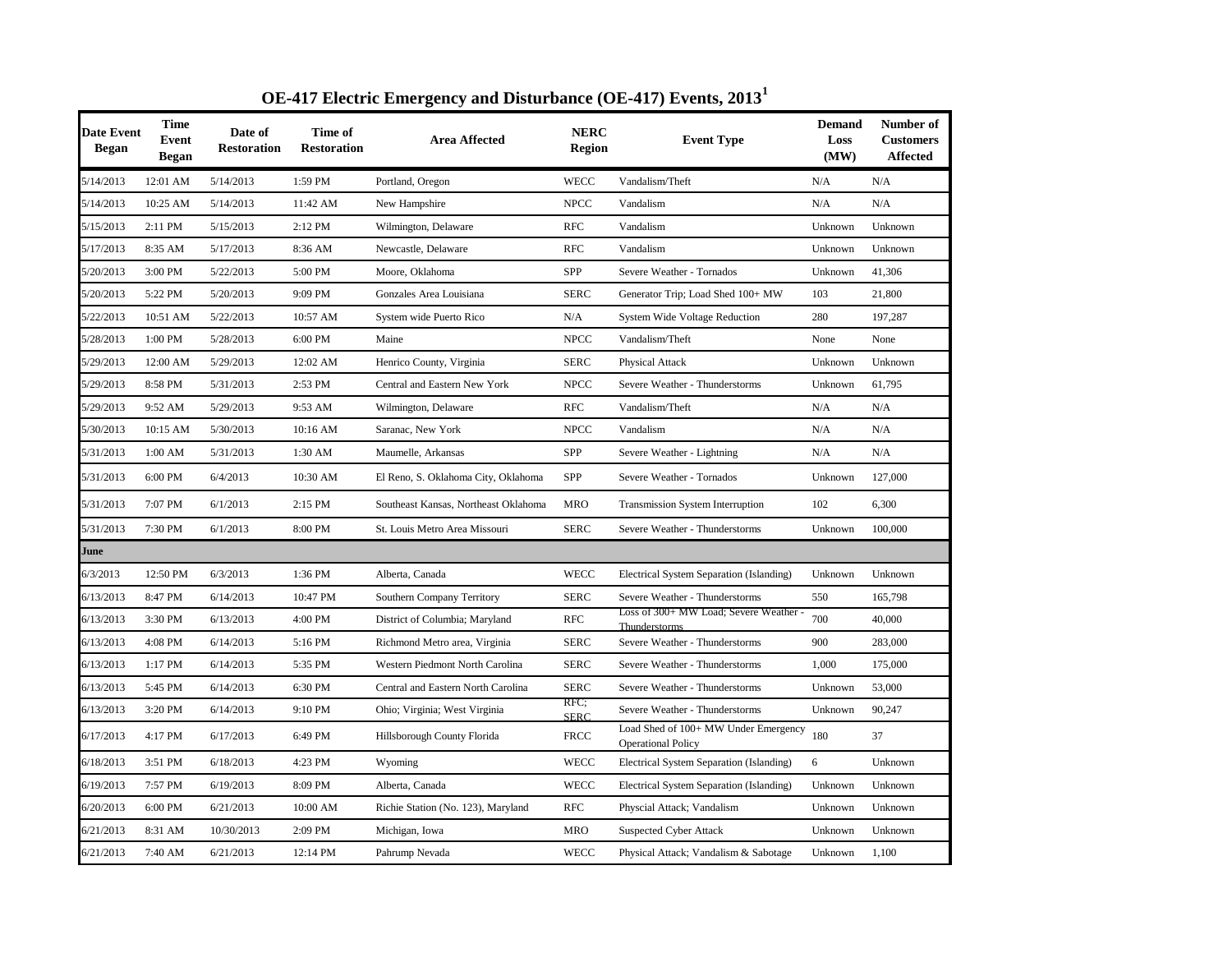| <b>Date Event</b><br><b>Began</b> | <b>Time</b><br><b>Event</b><br><b>Began</b> | Date of<br><b>Restoration</b> | Time of<br><b>Restoration</b> | <b>Area Affected</b>                           | <b>NERC</b><br>Region | <b>Event Type</b>                             | <b>Demand</b><br>Loss<br>(MW) | Number of<br><b>Customers</b><br><b>Affected</b> |
|-----------------------------------|---------------------------------------------|-------------------------------|-------------------------------|------------------------------------------------|-----------------------|-----------------------------------------------|-------------------------------|--------------------------------------------------|
| 6/21/2013                         | 3:00 AM                                     | 6/26/2013                     | 12:00 PM                      | Minnesota                                      | <b>MRO</b>            | Severe Weather - Hailstorm                    | Unknown                       | 193,000                                          |
| 6/21/2013                         | 11:14 PM                                    | 6/21/2013                     | 11:15 PM                      | New Castle Delaware                            | <b>RFC</b>            | Physical Attack; Vandalism                    | Unknown                       | Unknown                                          |
| 6/21/2013                         | 5:39 PM                                     | 6/24/2013                     | 6:00 AM                       | Minneapolis/St. Paul area Minnesota            | <b>MRO</b>            | Severe Weather - Hailstorm                    | Unknown                       | 400,000                                          |
| 6/22/2013                         | 4:12 PM                                     | 6/22/2013                     | 5:45 PM                       | Eastern Montana                                | <b>WECC</b>           | <b>Suspected Physical Attack</b>              | Unknown                       | Unknown                                          |
| 6/22/2013                         | 4:59 AM                                     | 6/22/2013                     | 9:28 PM                       | Medford Oregon                                 | <b>WECC</b>           | Physical Attack; Vandalism                    | N/A                           | N/A                                              |
| 6/23/2013                         | 9:20 PM                                     | 6/24/2013                     | 1:35 AM                       | Central Coast California                       | <b>WECC</b>           | Severe Weather - Fog                          | Unknown                       | 148,000                                          |
| 6/24/2013                         | 7:30 PM                                     | 6/25/2013                     | 5:46 PM                       | Illinois                                       | <b>RFC</b>            | Severe Weather - Thunderstorms                | Unknown                       | 283,451                                          |
| 6/24/2013                         | 7:30 PM                                     | 6/26/2013                     | 5:00 PM                       | Indiana                                        | <b>RFC</b>            | Severe Weather - Thunderstorms                | Unknown                       | 86,615                                           |
| 6/27/2013                         | 5:00 PM                                     | 6/28/2013                     | 12:00 AM                      | South Eastern Michigan                         | <b>RFC</b>            | Severe Weather - Thunderstorms                | Unknown                       | 138,000                                          |
| 6/27/2013                         | 1:10 AM                                     | 6/27/2013                     | 2:45 AM                       | Richie Substation, Seat Pleasant, Maryland RFC |                       | Physical Attack; Vandalism                    | Unknown                       | Unknown                                          |
| 6/28/2013                         | 6:02 PM                                     | 6/28/2013                     | 8:46 PM                       | Los Angeles and Orange Counties,<br>California | <b>WECC</b>           | <b>Equipment Failure</b>                      | 240                           | 65,255                                           |
| 6/28/2013                         | 1:00 PM                                     | 6/28/2013                     | 1:01 PM                       | Vermont                                        | <b>NPCC</b>           | Physical Attack; Vandalism                    | Unknown                       | Unknown                                          |
| 6/28/2013                         | 5:14 PM                                     | 6/28/2013                     | 5:15 PM                       | New Castle Delaware                            | <b>RFC</b>            | Physical Attack; Vandalism                    | Unknown                       | Unknown                                          |
| July                              |                                             |                               |                               |                                                |                       |                                               |                               |                                                  |
| 7/2/2013                          | 2:20 PM                                     | 7/5/2013                      | 3:30 PM                       | Alberta, Canada                                | <b>WECC</b>           | Load Shed 100+MW                              | 200                           | Unknown                                          |
| 7/3/2013                          | 9:34 AM                                     | 7/3/2013                      | 10:52 AM                      | Sacramento California                          | <b>WECC</b>           | <b>Suspected Physical Attack</b>              | $\overline{0}$                | $\boldsymbol{0}$                                 |
| 7/3/2013                          | 12:04 PM                                    | 7/3/2013                      | 12:48 PM                      | System-wide Puerto Rico                        | N/A                   | Voltage Reduction; Line and Generator<br>Trip | 480                           | 393,000                                          |
| 7/5/2013                          | 12:05 AM                                    | 7/5/2013                      | 1:51 AM                       | California                                     | WECC                  | Physical Attack; Vandalism                    | Unknown                       | 2,500                                            |
| 7/10/2013                         | 2:30 PM                                     | 7/10/2013                     | 2:45 PM                       | Boston, Massachusetts                          | <b>NPCC</b>           | Physical Attack; Copper Theft                 | $\overline{0}$                | $\overline{0}$                                   |
| 7/10/2013                         | 5:30 PM                                     | 7/11/2013                     | 8:00 PM                       | <b>AEP Ohio Power Footprint</b>                | <b>RFC</b>            | Severe Weather - Thunderstorms                | N/A                           | 122,314                                          |
| 7/11/2013                         | 11:20 PM                                    | 7/14/2013                     | 3:22 PM                       | Arizona                                        | <b>WECC</b>           | Physical Attack; Vandalism                    | 455                           | Unknown                                          |
| 7/12/2013                         | 10:00 AM                                    | 7/12/2013                     | 10:01 AM                      | Washington                                     | <b>WECC</b>           | Physical Attack; Vandalism                    | Unknown                       | Unknown                                          |
| 7/17/2013                         | 3:30 PM                                     | 7/19/2013                     | 6:45 AM                       | Holtsville, New York                           | <b>NPCC</b>           | Fuel Supply Emergency (Natural Gas)           | 417                           | Unknown                                          |
| 7/18/2013                         | 3:15 AM                                     | 7/18/2013                     | 3:59 AM                       | Utah                                           | WECC                  | Physical Attack; Vandalism                    | N/A                           | N/A                                              |
| 7/18/2013                         | 11:30 AM                                    | 7/19/2013                     | 5:30 PM                       | <b>Upstate New York</b>                        | <b>NPCC</b>           | Public Appeal - Heatwave                      | Unknown                       | Unknown                                          |
| 7/18/2013                         | 11:45 PM                                    | 7/19/2013                     | 10:05 AM                      | Southern Orange County California              | <b>WECC</b>           | <b>Equipment Failure</b>                      | 200                           | 123,000                                          |
| 7/19/2013                         | 6:00 PM                                     | 7/20/2013                     | 9:00 AM                       | Michigan                                       | <b>RFC</b>            | Severe Weather - Thunderstorms                | Unknown                       | 156,627                                          |
| 7/19/2013                         | 10:30 PM                                    | 7/21/2013                     | 8:00 PM                       | New York                                       | <b>NPCC</b>           | Severe Weather - Thunderstorms                | Unknown                       | 74,300                                           |
| 7/22/2013                         | 7:00 AM                                     | 7/22/2013                     | 3:00 PM                       | California                                     | <b>WECC</b>           | Physical Attack; Vandalism                    | Unknown                       | Unknown                                          |
| 7/23/2013                         | 11:38 PM                                    | 7/25/2013                     | 4:30 AM                       | Tulsa, Oklahoma                                | SPP                   | Severe Weather - Thunderstorms                | 500                           | 92,748                                           |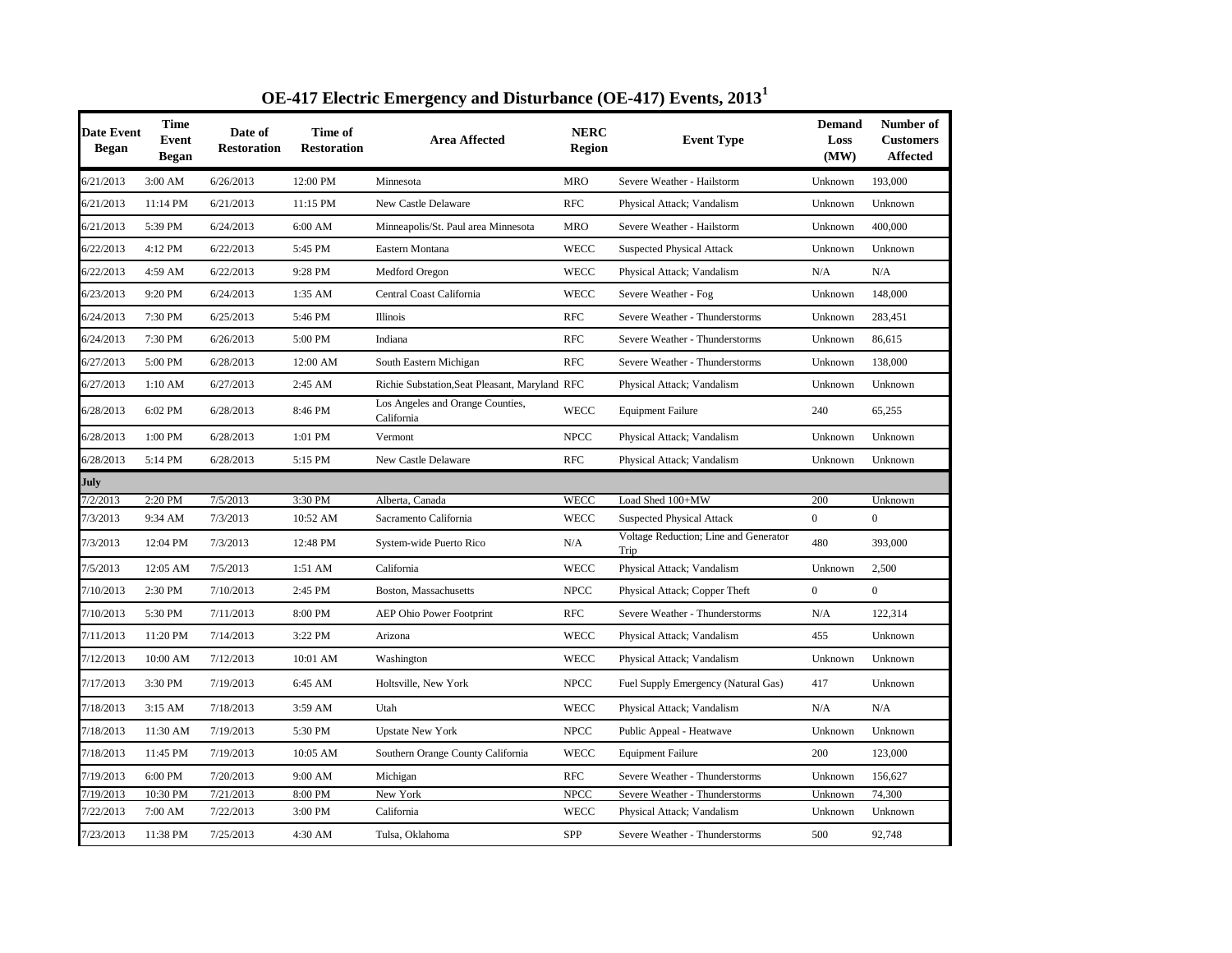| Date Event<br><b>Began</b> | <b>Time</b><br>Event<br><b>Began</b> | Date of<br><b>Restoration</b> | Time of<br><b>Restoration</b> | <b>Area Affected</b>                | <b>NERC</b><br><b>Region</b> | <b>Event Type</b>                                           | <b>Demand</b><br>Loss<br>(MW) | Number of<br><b>Customers</b><br><b>Affected</b> |
|----------------------------|--------------------------------------|-------------------------------|-------------------------------|-------------------------------------|------------------------------|-------------------------------------------------------------|-------------------------------|--------------------------------------------------|
| 7/25/2013                  | 1:10 PM                              | 7/25/2013                     | 1:15 PM                       | Polk Substation, Tacoma Washington  | <b>WECC</b>                  | Physical Attack; Vandalism                                  | N/A                           | N/A                                              |
| August                     |                                      |                               |                               |                                     |                              |                                                             |                               |                                                  |
| 8/1/2013                   | 11:00 AM                             | 8/1/2013                      | 4:00 PM                       | Newburgh, New York                  | <b>NPCC</b>                  | Physical Attack; Copper Theft                               | N/A                           | N/A                                              |
| 8/1/2013                   | 6:54 PM                              | 8/1/2013                      | 7:37 PM                       | Western British Columbia            | <b>WECC</b>                  | Electrical System Separation (Islanding                     | 420                           | Unknown                                          |
| 8/1/2013                   | 11:19 PM                             | 8/2/2013                      | 12:49 AM                      | Daytona Beach Florida               | <b>FRCC</b>                  | Loss of 300+ MW Load                                        | 297                           | 104,498                                          |
| 8/4/2013                   | $3:00$ AM                            | 8/4/2013                      | 4:00 AM                       | Utah                                | <b>WECC</b>                  | Physical Attack; Vandalism                                  | N/A                           | N/A                                              |
| 8/5/2013                   | 6:35 PM                              | 8/5/2013                      | 6:45 PM                       | Vancouver, British Columbia         | <b>WECC</b>                  | Electrical System Separation (Islanding);<br>Severe Weather | Unknown                       | Unknown                                          |
| 8/6/2013                   | 4:00 PM                              | 8/6/2013                      | 5:32 PM                       | Holloman Air Force Base, New Mexico | <b>WECC</b>                  | Physcial Attack; Vandalism                                  | Unknown                       | Unknown                                          |
| 8/7/2013                   | 7:30 AM                              | 8/7/2013                      | 9:14 AM                       | Green Bay, Wisconsin                | <b>MRO</b>                   | Fuel Supply Emergency (Natural Gas &<br>Fuel Oil)           | Unknown                       | Unknown                                          |
| 8/7/2013                   | 2:30 PM                              | 8/8/2013                      | 1:00 PM                       | Arlington, Oregon                   | <b>WECC</b>                  | Physcial Attack; Vandalism                                  | Unknown                       | Unknown                                          |
| 8/7/2013                   | 12:15 AM                             | 8/7/2013                      | 9:27 PM                       | Eastern Central Wisconsin           | <b>MRO</b>                   | Severe Weather - Thunderstorms                              | 220                           | 51,160                                           |
| 8/12/2013                  | 11:55 AM                             | 8/12/2013                     | 11:59 AM                      | Portland, Oregon                    | <b>WECC</b>                  | Suspicious Activity                                         | Unknown                       | Unknown                                          |
| 8/16/2013                  | 4:58 PM                              | 8/17/2013                     | 11:58 PM                      | <b>Houston Service Area Texas</b>   | TRE                          | Severe Weather - Thunderstorms                              | Unknown                       | 219.681                                          |
| 8/19/2013                  | 7:06 PM                              | 8/20/2013                     | 6:02 AM                       | Central California                  | <b>WECC</b>                  | Severe Weather - Lightning Strike                           | 685                           | 124,000                                          |
| 8/21/2013                  | 2:00 PM                              | 8/21/2013                     | 2:01 PM                       | Cabot, Arkansas                     | <b>SERC</b>                  | Physcial Attack; Sabotage                                   | N/A                           | N/A                                              |
| 8/22/2013                  | 8:40 AM                              | 8/22/2013                     | 11:49 AM                      | Gila River, Arizona                 | <b>WECC</b>                  | Physcial Attack; Sabotage                                   | N/A                           | N/A                                              |
| 8/22/2013                  | 12:55 PM                             | 8/22/2013                     | 2:45 PM                       | New Castle, Delaware                | <b>RFC</b>                   | Physcial Attack; Vandalism                                  | Unknown                       | Unknown                                          |
| 8/23/2013                  | 7:30 AM                              | 8/23/2013                     | 7:31 AM                       | New Castle, Delaware                | <b>RFC</b>                   | Physcial Attack; Vandalism                                  | Unknown                       | N/A                                              |
| 8/26/2013                  | 8:15 PM                              | 8/26/2013                     | 8:16 PM                       | Tacoma Washington                   | <b>WECC</b>                  | Physcial Attack; Vandalism                                  | Unknown                       | Unknown                                          |
| 8/28/2013                  | 9:30 AM                              | 8/28/2013                     | 9:31 AM                       | Sweetwater County Wyoming           | <b>WECC</b>                  | Physcial Attack; Vandalism                                  | N/A                           | N/A                                              |
| 8/29/2013                  | 2:57 PM                              | 8/29/2013                     | 3:29 PM                       | Ashland, Wisconsin                  | <b>MRO</b>                   | Electrical System Separation (Islanding);<br>Severe Weather | 15                            | 7,000                                            |
| 8/29/2013                  | 9:50 AM                              | 8/29/2013                     | 9:50 AM                       | Joplin, Missouri                    | N/A                          | Physcial Attack; Vandalism                                  | Unknown                       | Unknown                                          |
| 8/30/2013                  | 7:30 PM                              | 8/31/2013                     | 1:30 AM                       | Entire ComEd territory Illinois     | <b>RFC</b>                   | Severe Weather - Thunderstorms                              | Unknown                       | 157,000                                          |
| <b>September</b>           |                                      |                               |                               |                                     |                              |                                                             |                               |                                                  |
| 9/10/2013                  | 5:42 PM                              | 9/11/2013                     | 12:02 AM                      | Erie, Pennsylvania                  | <b>RFC</b>                   | Load Shed of 100+ MW                                        | 105                           | Unknown                                          |
| 9/11/2013                  | 4:00 PM                              | 9/15/2013                     | 4:00 PM                       | Southeastern Michigan               | <b>RFC</b>                   | Severe Weather - Thunderstorms                              | 400                           | 75,000                                           |
| 9/29/2013                  | 12:00 AM                             | 9/29/2013                     | 1:00 AM                       | Cabot Arkansas                      | <b>SERC</b>                  | Physcial Attack; Sabotage                                   | Unknown                       | Unknown                                          |
| <b>October</b>             |                                      |                               |                               |                                     |                              |                                                             |                               |                                                  |
| 10/6/2013                  | 7:25 AM                              | 10/6/2013                     | 9:15 AM                       | Jacksonville, Arkansas              | <b>SPP</b>                   | Physical Attack                                             | Unknown                       | 9,200                                            |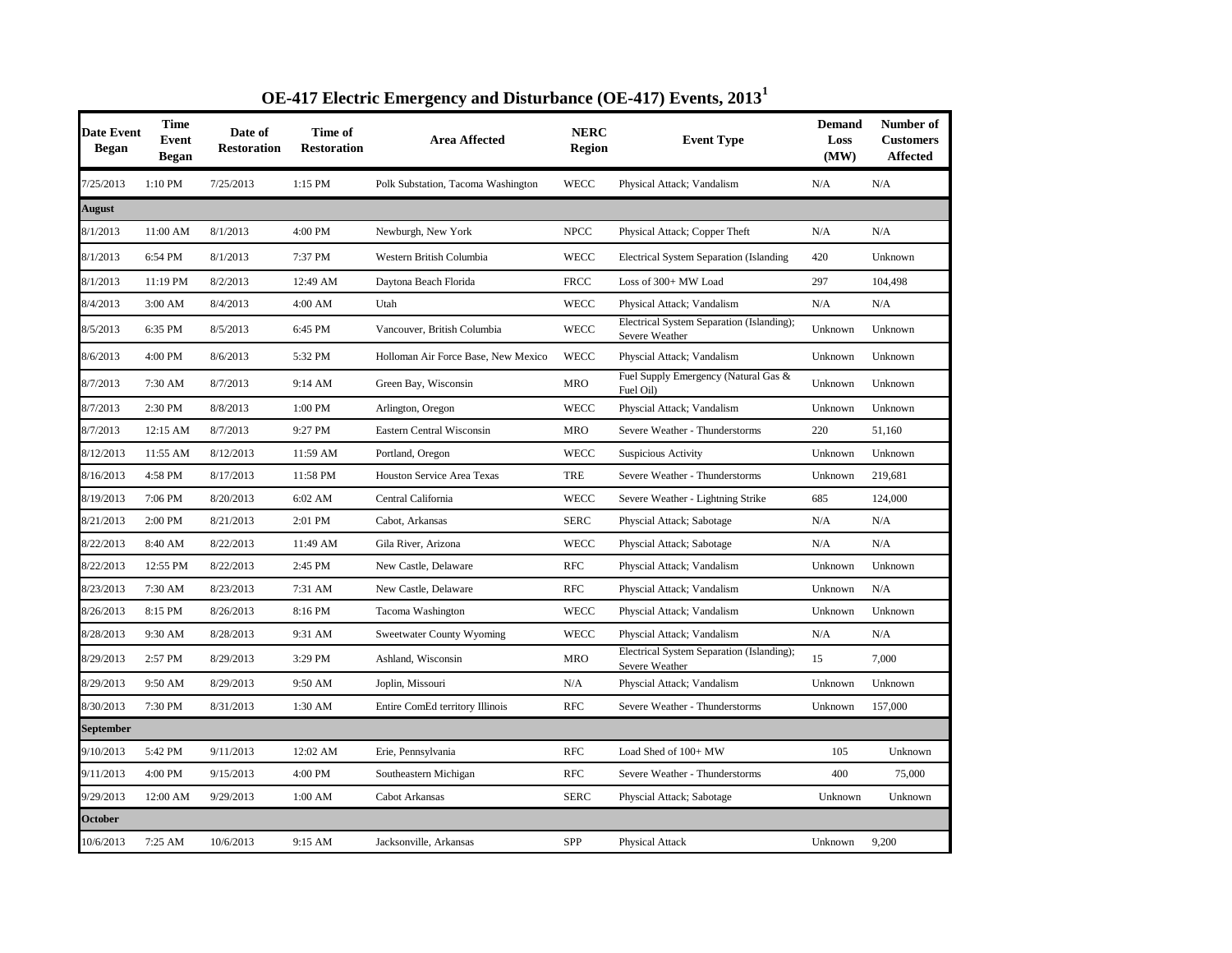| Date Event<br><b>Began</b> | Time<br>Event<br>Began | Date of<br><b>Restoration</b> | Time of<br><b>Restoration</b> | <b>Area Affected</b>                              | <b>NERC</b><br><b>Region</b> | <b>Event Type</b>                                                              | <b>Demand</b><br>Loss<br>(MW) | Number of<br><b>Customers</b><br><b>Affected</b> |
|----------------------------|------------------------|-------------------------------|-------------------------------|---------------------------------------------------|------------------------------|--------------------------------------------------------------------------------|-------------------------------|--------------------------------------------------|
| 10/11/2013                 | 2:30 PM                | 10/11/2013                    | 6:30 PM                       | Keo, Arkansas                                     | <b>SERC</b>                  | Physical Attack                                                                | Unknown                       | Unknown                                          |
| 10/16/2013                 | 11:15 AM               | 10/16/2013                    | 6:00 PM                       | Roxboro Plant, North Carolina                     | <b>SERC</b>                  | Cyber Event with Potential to Cause<br>Impact                                  | $\overline{0}$                | $\boldsymbol{0}$                                 |
| 10/19/2013                 | 2:32 PM                | 10/19/2013                    | 10:00 PM                      | California                                        | <b>WECC</b>                  | Physical Attack                                                                | Unknown                       | Unknown                                          |
| 10/21/2013                 | 5:18 AM                | 10/21/2013                    | 5:33 AM                       | <b>Location Unknown</b>                           | <b>WECC</b>                  | Electrical System Separation (Islanding)                                       | 115                           | 433                                              |
| 10/26/2013                 | 7:13 AM                | 10/26/2013                    | 7:14 AM                       | Arizona                                           | <b>WECC</b>                  | <b>Suspected Physical Attack</b>                                               | Unknown                       | Unknown                                          |
| 10/27/2013                 | 4:27 AM                | 10/27/2013                    | 10:27 PM                      | Houston, Texas                                    | <b>TRE</b>                   | Severe Weather - Hail Storm                                                    | Unknown                       | 171,117                                          |
| November                   |                        |                               |                               |                                                   |                              |                                                                                |                               |                                                  |
| 11/1/2013                  | 1:26 PM                | 11/1/2013                     | 1:27 PM                       | Wilmington, Delaware                              | <b>RFC</b>                   | Physical Attack - Vandalism                                                    | Unknown                       | Unknown                                          |
| 11/2/2013                  | 8:25 AM                | 11/2/2013                     | 8:26 AM                       | Salt Lake City, Utah                              | <b>WECC</b>                  | Physical Attack - Vandalism                                                    | N/A                           | N/A                                              |
| 11/2/2013                  | 12:00 AM               | 11/4/2013                     | 6:00 AM                       | King, Whatcom, and Skagit, Washington             | WECC                         | Severe Weather - Heavy Winds                                                   | Unknown                       | 105,000                                          |
| 11/4/2013                  | 9:04 AM                | 11/4/2013                     | 9:05 AM                       | Connecicut                                        | <b>NPCC</b>                  | Physical Attack - Vandalism                                                    | Unknown                       | Unknown                                          |
| 11/5/2013                  | 10:10 AM               | 11/7/2013                     | 10:10 AM                      | Indiana                                           | <b>RFC</b>                   | Physical Attack                                                                | Unknown                       | Unknown                                          |
| 11/12/2013                 | $2:04$ PM              | 11/12/2013                    | 2:05 PM                       | Valle, California                                 | <b>WECC</b>                  | Electrical System Separation (Islanding)                                       | 55                            | 48,400                                           |
| 11/12/2013                 | 9:14 AM                | 11/12/2013                    | 10:30 AM                      | <b>Eastern Central New Mexico</b>                 | SPP                          | Loss of Power from Wholesale Provider;<br><b>Major Distribution Disruption</b> | Unknown                       | Unknown                                          |
| 11/16/2013                 | 3:15 PM                | 11/16/2013                    | 3:16 PM                       | Salt Lake County, Utah                            | <b>WECC</b>                  | Physical Attack - Vandalism                                                    | N/A                           | N/A                                              |
| 11/17/2013                 | 7:00 AM                | 11/20/2013                    | 6:54 PM                       | Michigan                                          | <b>RFC</b>                   | Severe Weather - Ice and Snow Storm                                            | Unknown                       | 325,325                                          |
| 11/17/2013                 | 12:35 PM               | 11/17/2013                    | 1:40 PM                       | Rochelle, Indiana                                 | <b>RFC</b>                   | System-wide voltage reductions of 3<br>percent or more                         | 38                            | 7,500                                            |
| 11/17/2013                 | 4:47 PM                | 11/20/2013                    | 11:59 AM                      | Central Indiana                                   | <b>RFC</b>                   | Severe Weather - Tornadoes                                                     | 535                           | 61,705                                           |
| 11/17/2013                 | 4:45 PM                | 11/21/2013                    | 4:45 PM                       | Entire Lower Peninsula Michigan                   | <b>RFC</b>                   | Severe Weather - Thunderstorms                                                 | Unknown                       | 50,000                                           |
| 11/17/2013                 | 12:35 PM               | 11/20/2013                    | 11:00 AM                      | Central Missouri, Central Illinois                | <b>SERC</b>                  | Severe Weather - Tornadoes                                                     | Unknown                       | 200,000                                          |
| 11/17/2013                 | 1:06 PM                | 11/20/2013                    | 1:06 PM                       | North Central Indiana                             | <b>RFC</b>                   | Severe Weather - Thunderstorms                                                 | Unknown                       | 75,065                                           |
| 11/17/2013                 | 4:19 PM                | 11/18/2013                    | 6:00 PM                       | Indiana, Michigan                                 | <b>RFC</b>                   | Severe Weather - Thunderstorms                                                 | Unknown                       | 77,346                                           |
| 11/17/2013                 | 2:31 PM                | 11/17/2013                    | 10:30 PM                      | <b>Entire ComEd Territory Illinois</b>            | <b>RFC</b>                   | Severe Weather - Thunderstorms                                                 | Unknown                       | 190,000                                          |
| 11/17/2013                 | 4:47 PM                | 11/20/2013                    | 4:47 PM                       | Central Indiana                                   | <b>RFC</b>                   | Severe Weather - Thunderstorms                                                 | Unknown                       | 61,705                                           |
| 11/20/2013                 | 3:08 AM                | 11/20/2013                    | 3:09 AM                       | Salt Lake County Utah                             | <b>WECC</b>                  | Physical Attack - Vandalism                                                    | Unknown                       | Unknown                                          |
| 11/21/2013                 | 7:45 PM                | 11/22/2013                    | 3:20 AM                       | Northern California                               | <b>WECC</b>                  | Severe Weather - Wind Storm                                                    | 150                           | 89,500                                           |
| 11/24/2013                 | 7:38 AM                | 11/24/2013                    | 7:39 AM                       | Salt Lake County Utah                             | <b>WECC</b>                  | Physical Attack - Vandalism                                                    | N/A                           | N/A                                              |
| <b>December</b>            |                        |                               |                               |                                                   |                              |                                                                                |                               |                                                  |
| 12/4/2013                  | 5:00 AM                | 12/4/2013                     | 4:17 PM                       | Idaho Falls Area Idaho, Utah-Idaho<br>Border Utah | <b>WECC</b>                  | Load Shed 100+ MW                                                              | 150                           | Unknown                                          |